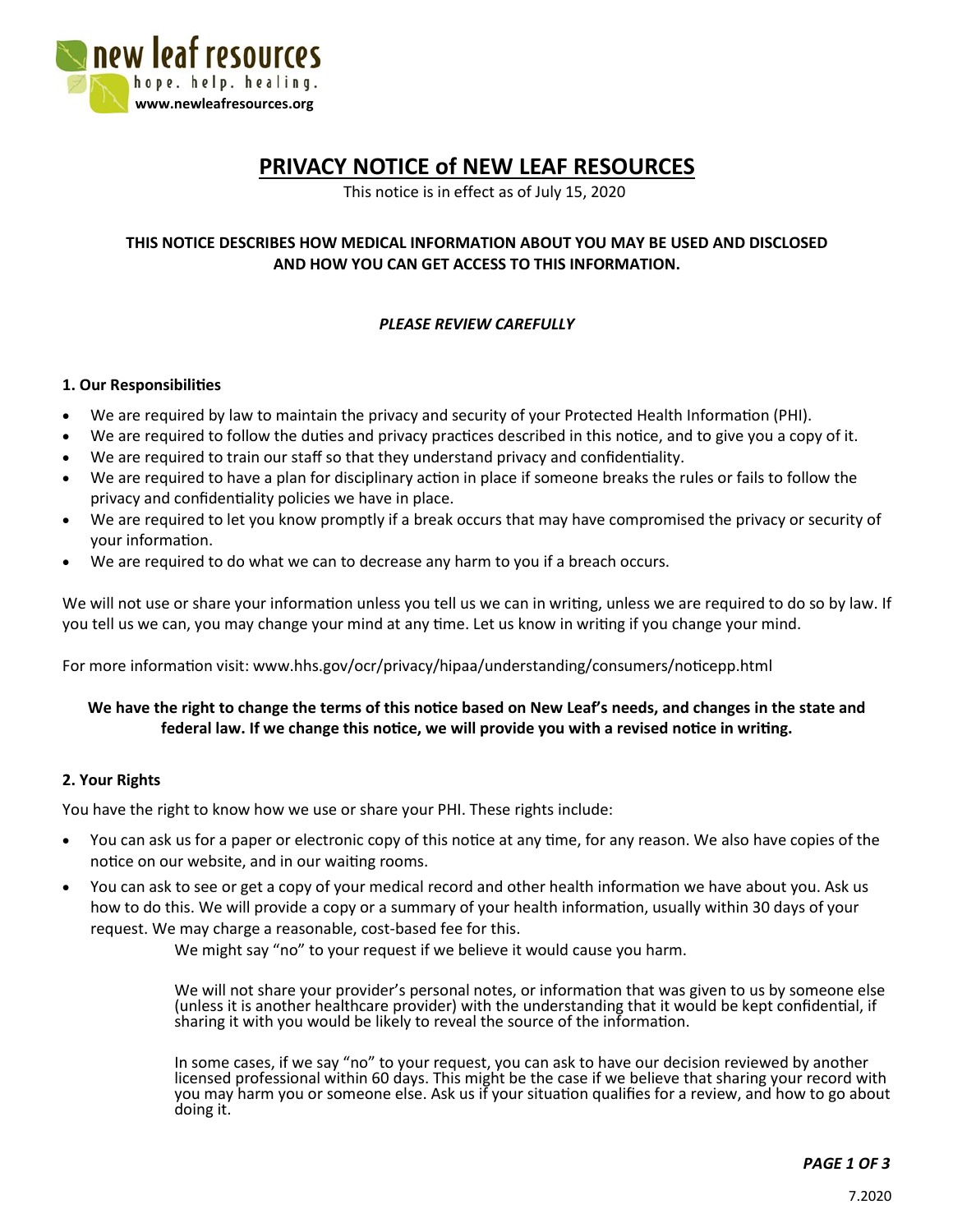You can ask us to correct health information about you that you think is incorrect or incomplete. Ask us how to do this.

> We may say "no" to your request, but we will tell you why in writing within 60 days. Even if we say "no," you can still ask us to attach a letter (written by you) to your records to explain your disagree ment. If you do, we might attach our own letter explaining why we did not make the correction in our records.

- You can ask for a list (accounting) of the times we've shared your health information for six years prior to the date you ask, who we shared it with, and why. We will include all disclosures except for those about treatment, payment, and health care operations, and those that you asked us to make. The first list each year is free, but we will charge a reasonable cost-based fee if you ask for this more than once in a 12-month period.
- You can ask us to contact you in a specific way (for example, a specific phone number) or to send mail to a different address. We will say "yes" to all reasonable requests. For simplicity, we encourage you to not share phone numbers or addresses with us if you do not want us to use them.
- You can ask us (in writing) not to use or share certain health information for treatment, payment, or our operations. We have a form available where you can make that request, if you want to use it. We are not required to agree to your request, and we may say "no" if it would affect your care. If we say "yes" we are required to comply with your request until we inform you in writing that we are going to stop complying, unless there is an emergency.
- You can ask us not to share information about your treatment with your health insurer if you pay for your services out-of-pocket, in full. We will follow your request unless a law requires us to share that information.
- You can ask us (in writing) to share your information or records with someone else, for any purpose you choose. We have a form available for you to make this request if you would like to use it. You can cancel that request if you want us to stop sharing information or records with that person, but we won't be able to take back any information that we have already shared.
- If you have given someone medical power of attorney or if someone is your legal guardian, that person can exercise your rights and make choices about your health information. We will make sure the person has this authority and can act for you before we take any action.
- You can complain if you feel we have violated your rights by contacting us using the information on page 3. You can also file a complaint with the U.S. Department of Health and Human Services Office for Civil Right (their contact information is also on page 3). We will not retaliate against you for filing a complaint.

# **3. Use and Disclosure of Protected Health Information (PHI)**

New Leaf adheres to Illinois and Federal Law that requires written authorization in order to disclose any PHI outside of New Leaf. However, by signing the Consent and Agreement for Treatment form, you are giving us permission to use or disclose your PHI in the following situations:

- *Treatment.* We can use your health information and share it with other professionals who are treating you. \*Illinois law requires that we never share substance abuse treatment records without your written permission.
- *Payment.* We can use and share your information to bill and get payment from you, from health plans or other entities. This might include verifying your insurance eligibility, benefits and coverage, arranging for a third-party payor at your request, and/or collecting unpaid balances.
- *Administrative Operations*. We can use and share your health information to run our practice, improve your care, and contact you when necessary.
- *Emergencies*. We can use and share your treatment information when doing so is necessary to address an immediate emergency, or if we believe it is necessary to prevent or decrease a serious threat to the health and safety of you or someone else.
- *Judicial Proceedings*. We can share treatment information about you in response to a court or administrative order, or in response to a subpoena, depending on state law.